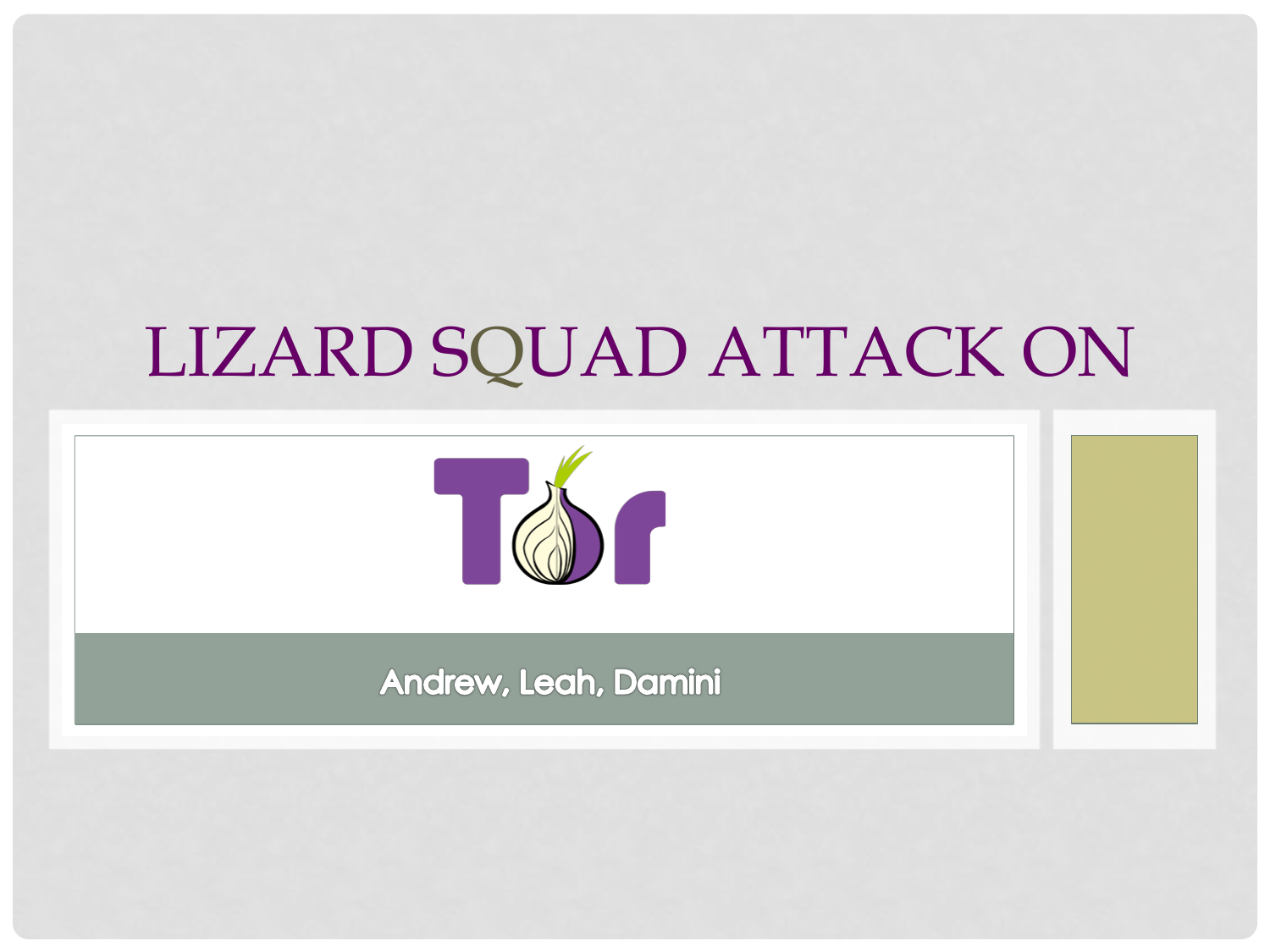#### TOR

- Tor is a network of virtual tunnels.
- It allows information to be shared over public networks without compromising privacy.

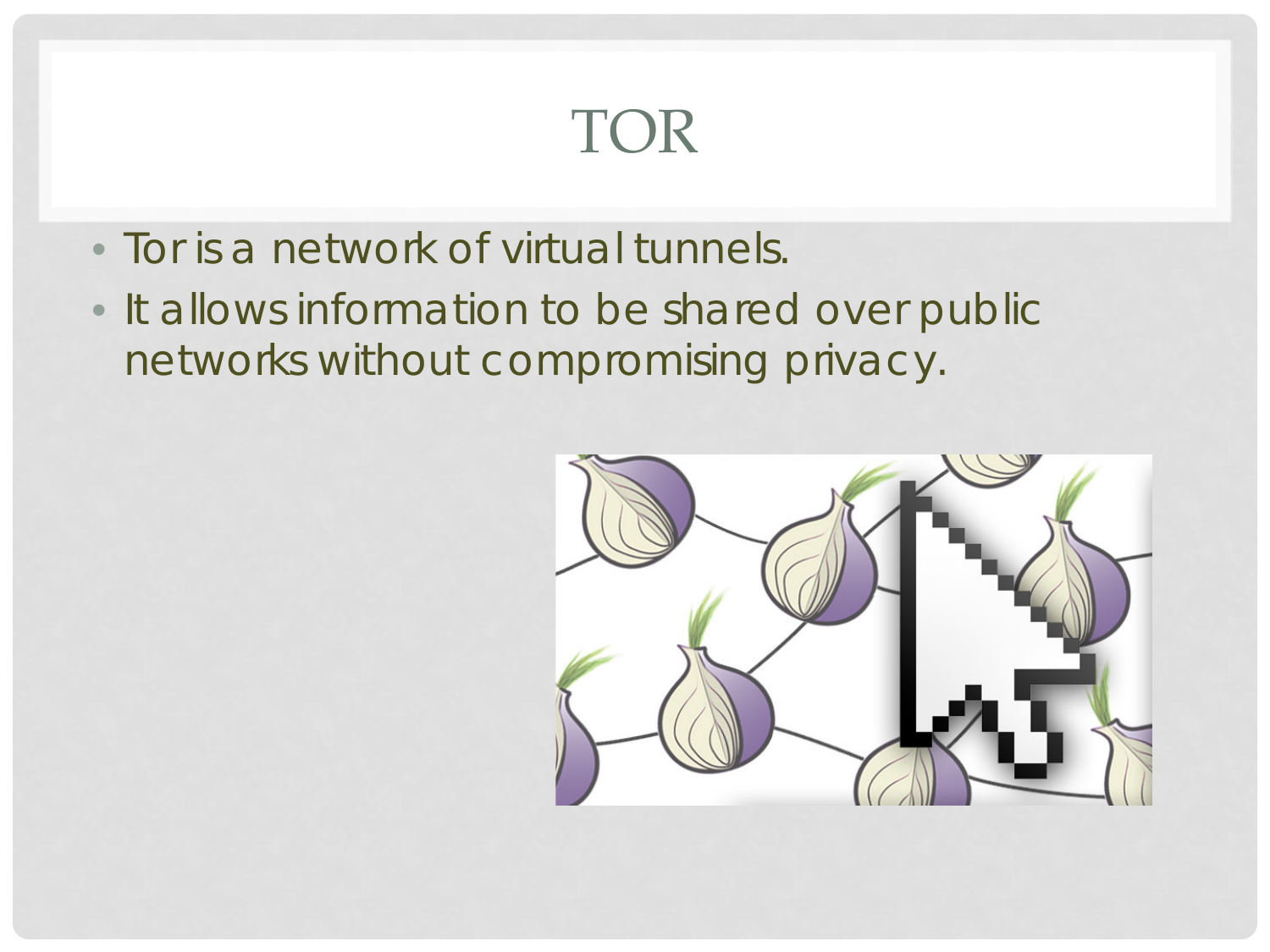## HOW IT WORKS

- Data packets on the Tor network take a random pathway through several encrypted relays.
- No observer at any single point can tell where data came from or where it's going.

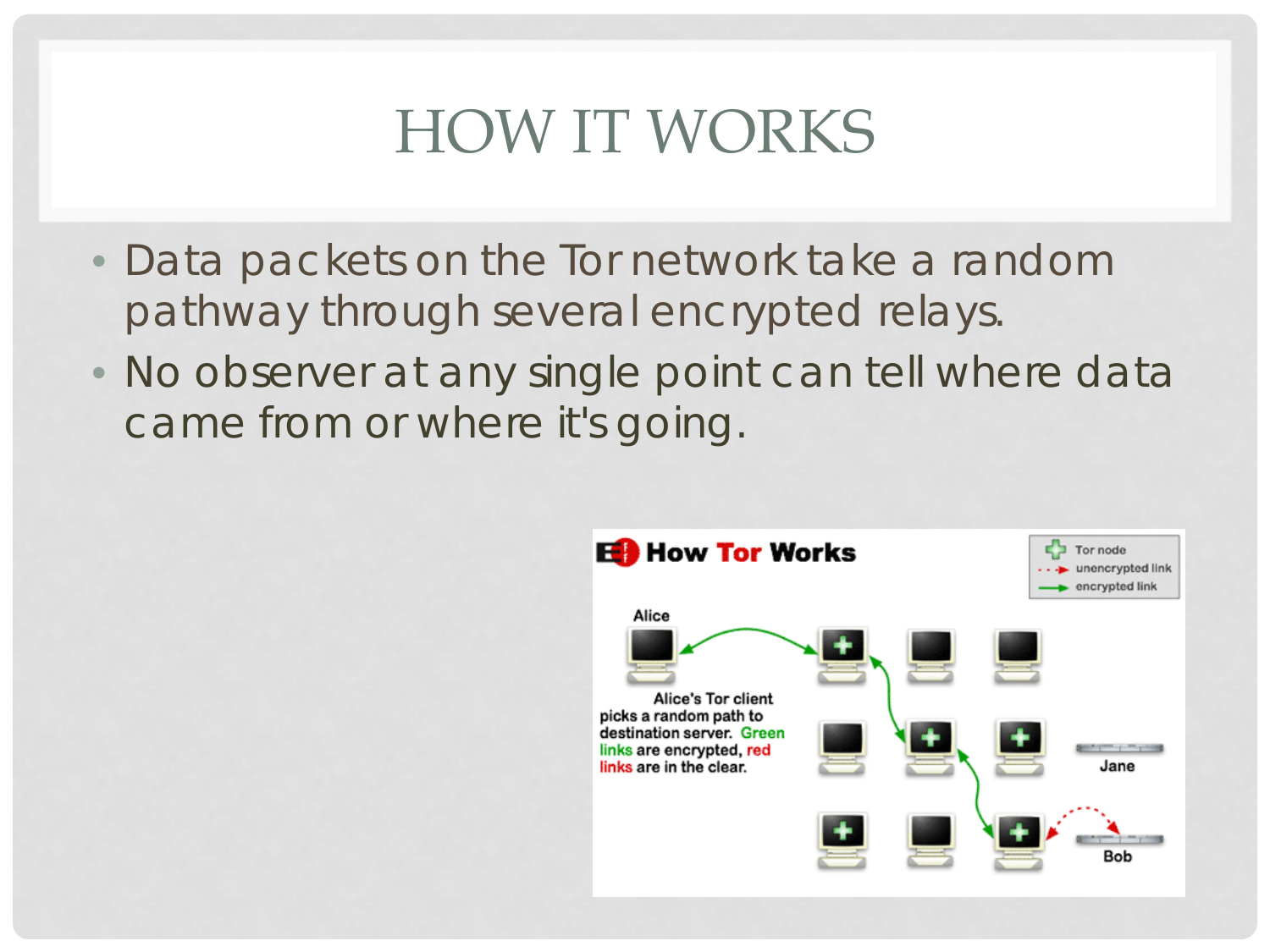#### USES

- Tor provides a means of safe communication to whistleblowers and dissidents.
- One of the most high-profile uses of Tor was by whistleblower Edward Snowden, when he leaked classified NSA files to journalists.
- It has also been useful with "dissident movements" in Iran and Egypt.

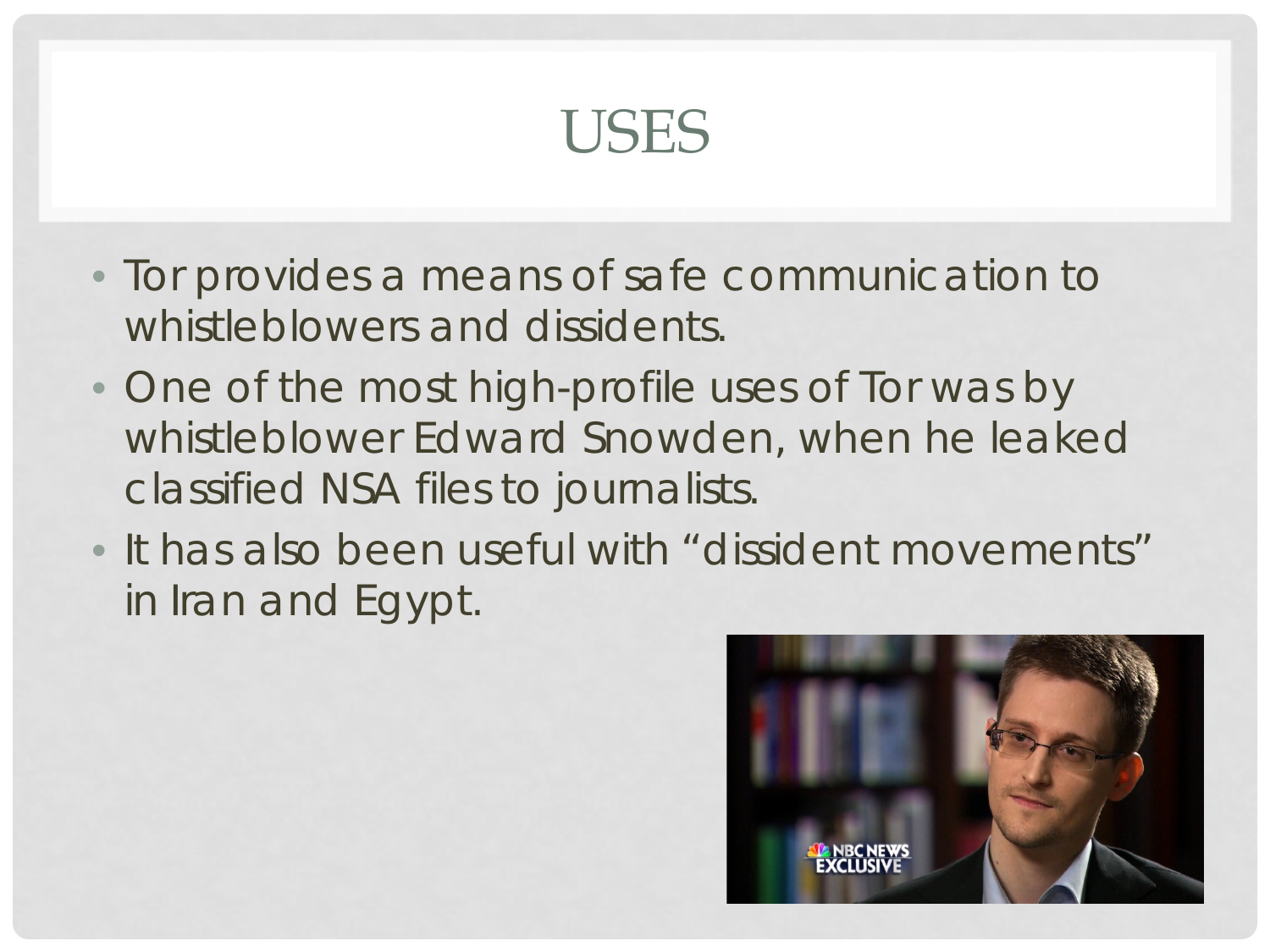- Although anonymity is a must for many, it also happens to be a threat to others.
- Attempts have been made in the past to try and uncover anonymity, but in vain.
- One such attempt was publicly made by the Lizard Squad

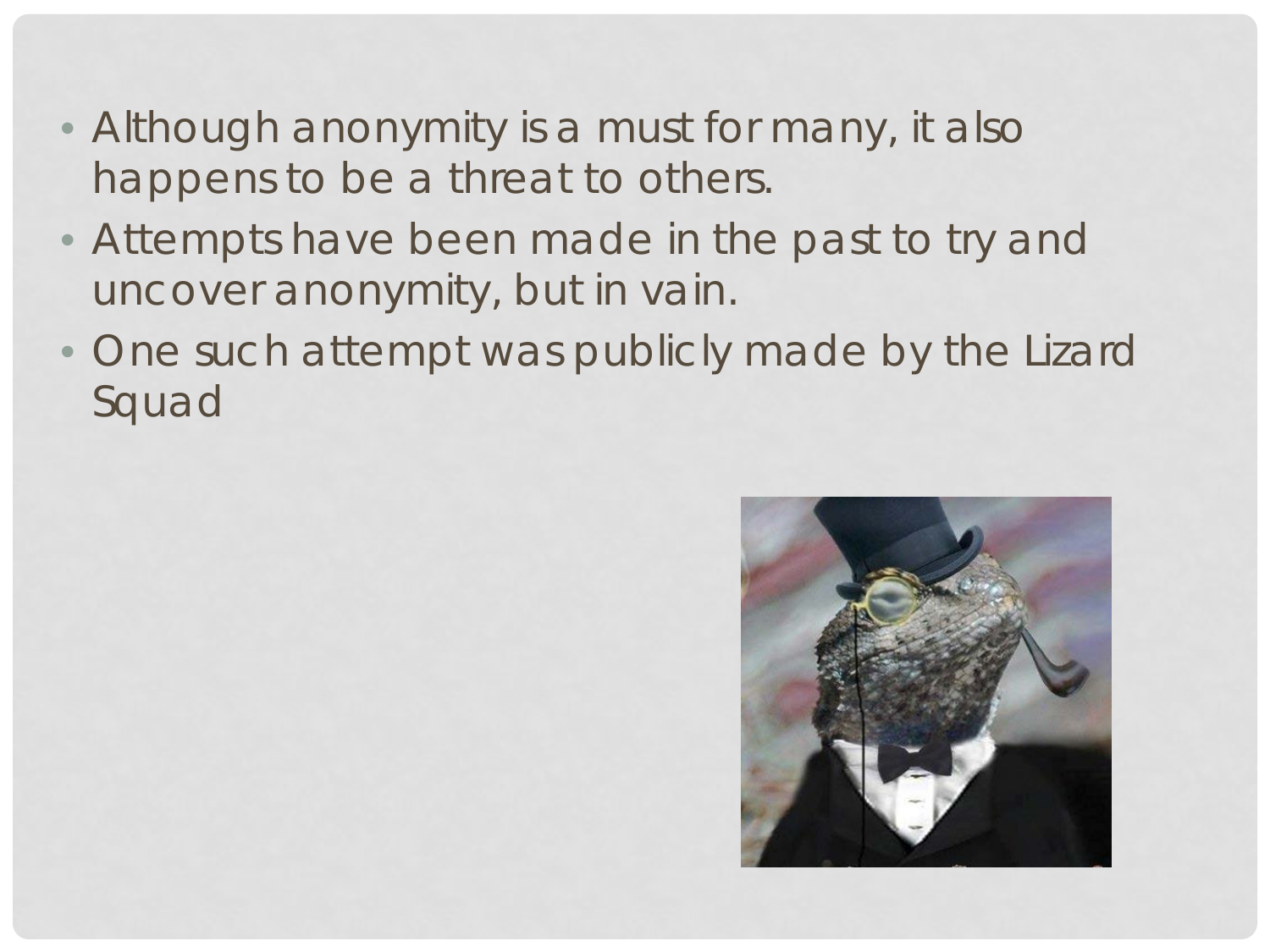## LIZARD SQUAD ATTACKS

- On December 26, 2014, the notorious hacker group Lizard Squad attempted to hack the Tor network via a DDoS attack.
- This was only a day after their successful attack on the PSN and Xbox Live networks.



**Lizard Squad** @LizardMafia



To clarify, we are no longer attacking PSN or Xbox. We are testing our new Tor Oday.

12 Follow Lizard Squad on Twitter

955 RETWEETS 1,141 FAVORITES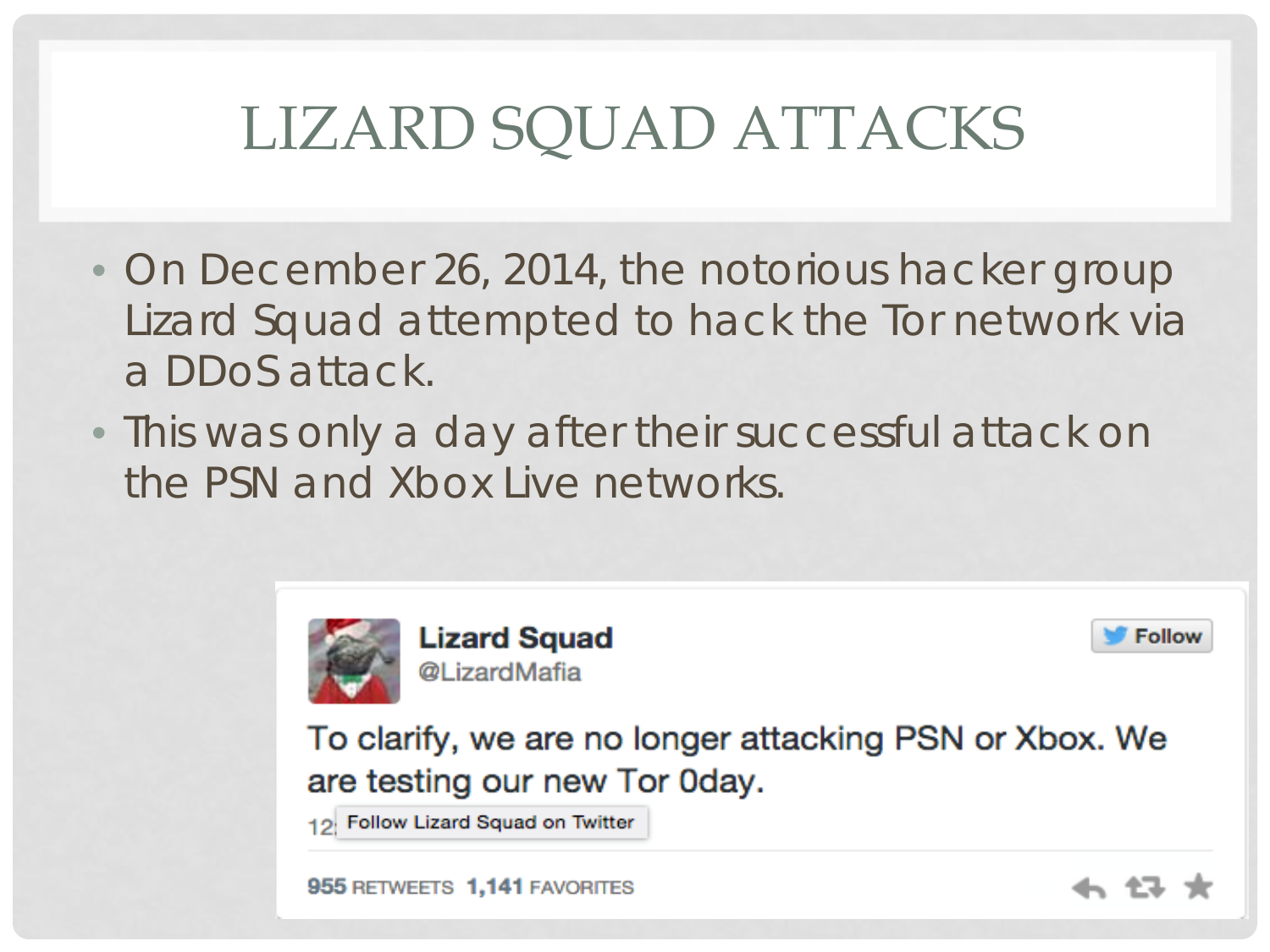- The Lizard Squad injected thousands of new relays in hopes of gaining a large fraction of the Tor network over a two day period.
- These new relays, however, only made up less than 1% of the Tor network by capacity.
- This resulted in short-lived attack, which ultimately failed.

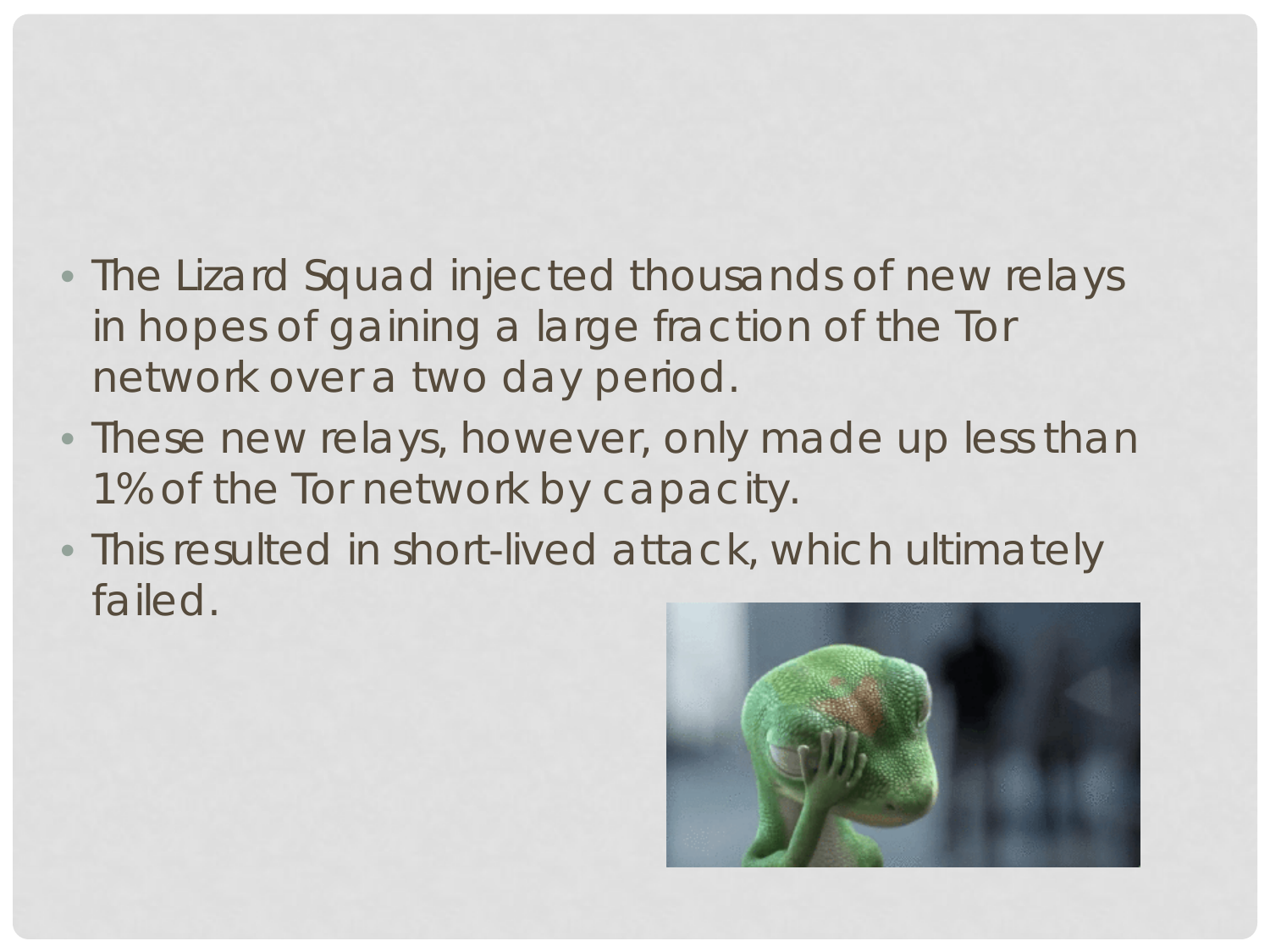- At first, their motives for this attack were quite unclear.
- The Lizard Squad expressed animosity for Tor via a tweet which stated, "Only hackers, miscreants and pedophiles use Tor."
- Nonetheless, some say it was simply a matter of prestige.
- Others fear that it was an experiment for a larger scale DDoS attack.

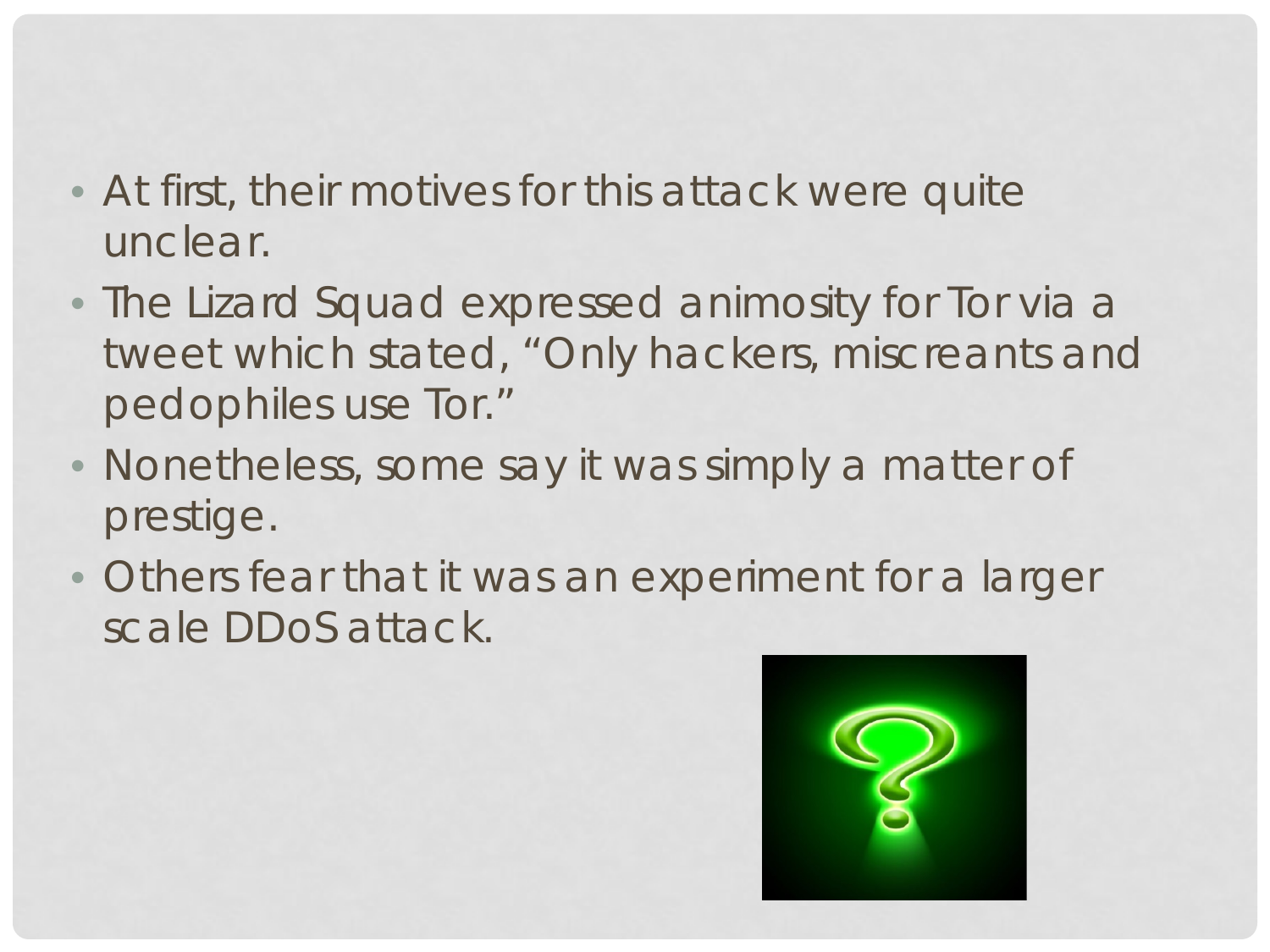## HOW THEY DID IT?

Lizard Squad added their nodes into the set of Tor nodes

How?

- Made their own nodes
- Added them to the set
- It is easy because Tor is run by volunteers, and no serious clearance check is performed.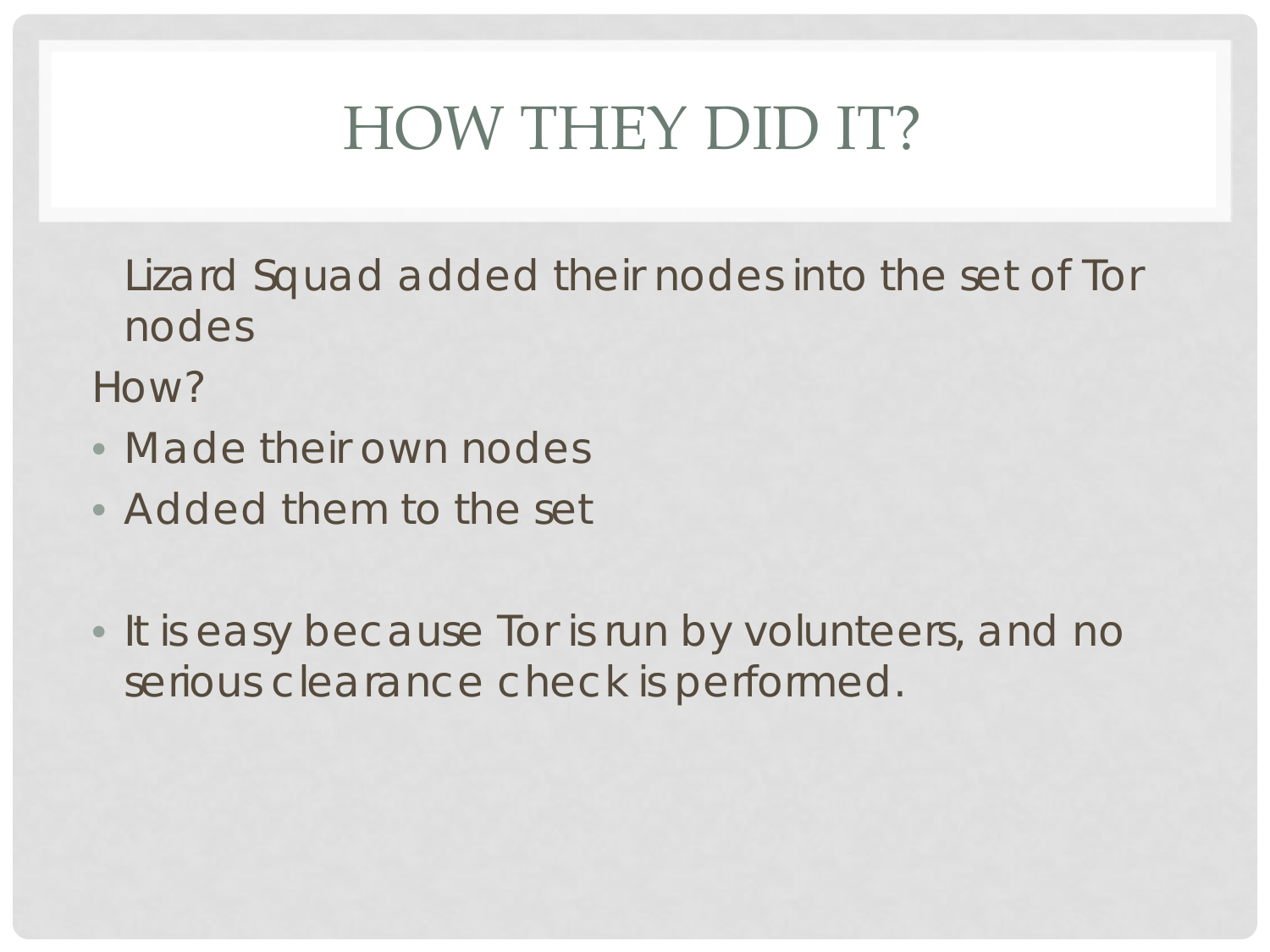#### Within an hour, Lizard Squad had 3000 new nodes added to Tor's network.

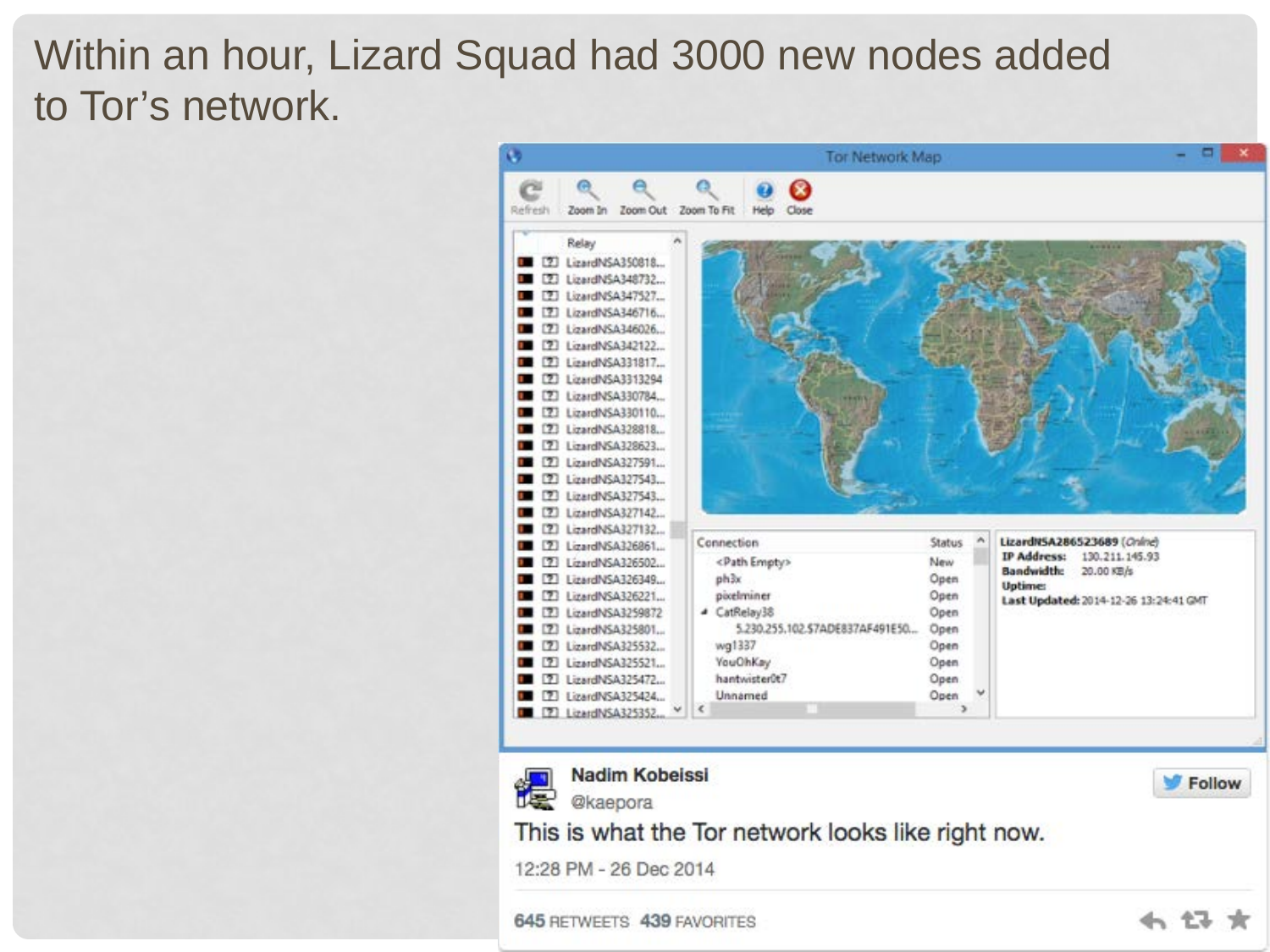## Problems

• If the random list chose only 1 node that belonged to Lizard Squad, then it would create no threat, because they would not be able to view who it came from and where it was going.

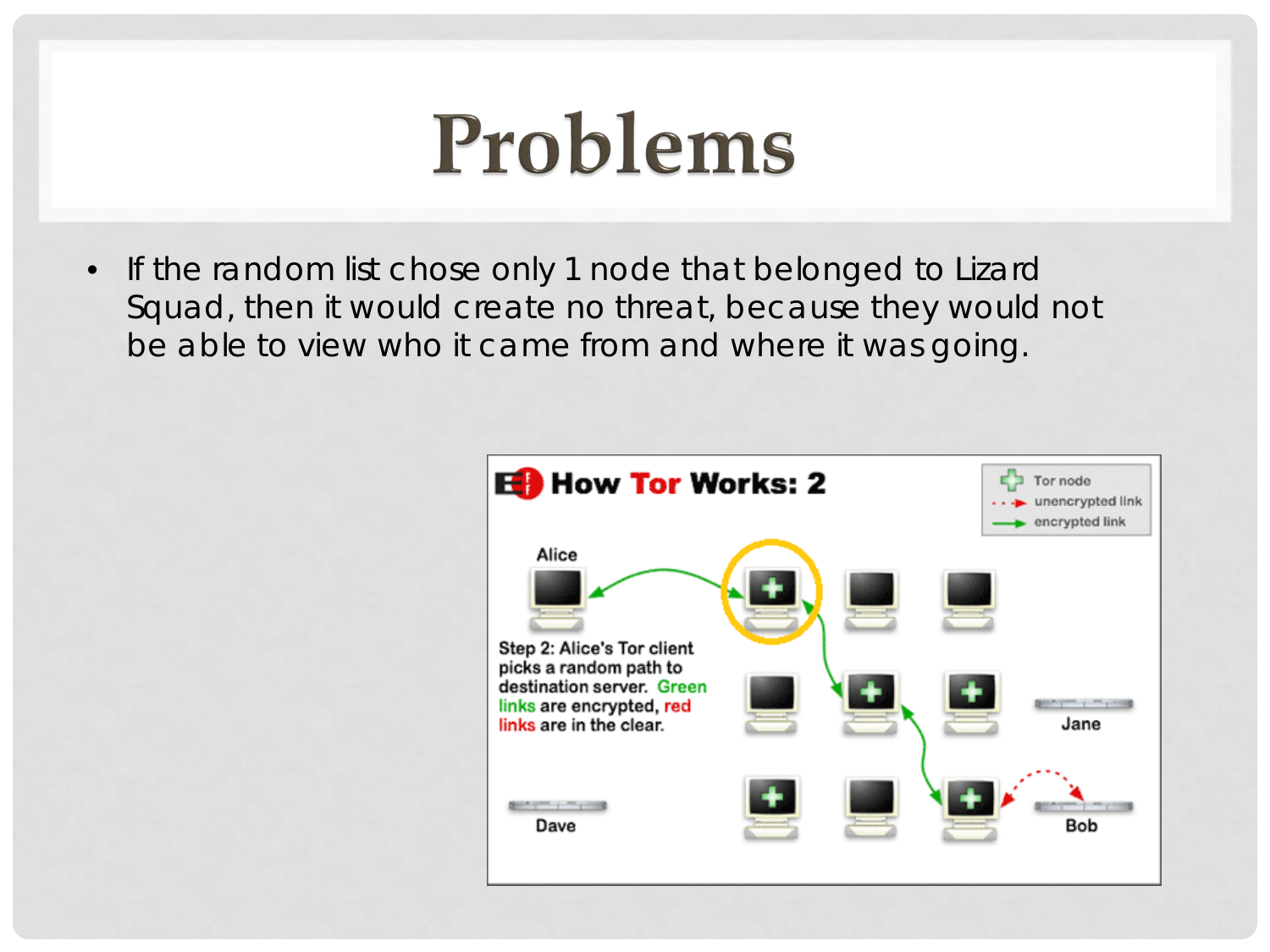Even if Lizard Squad owned most of the nodes, it was not enough. They would still need to own all the nodes in the list to be able to connect the recipient and the sender. A few nodes in the list would be useless.

> **ED** How Tor Works: 2 Tor node unencrypted link encrypted link Alice Step 2: Alice's Tor client picks a random path to destination server. Green links are encrypted, red links are in the clear. Jane Secretary of the lot Dave Bob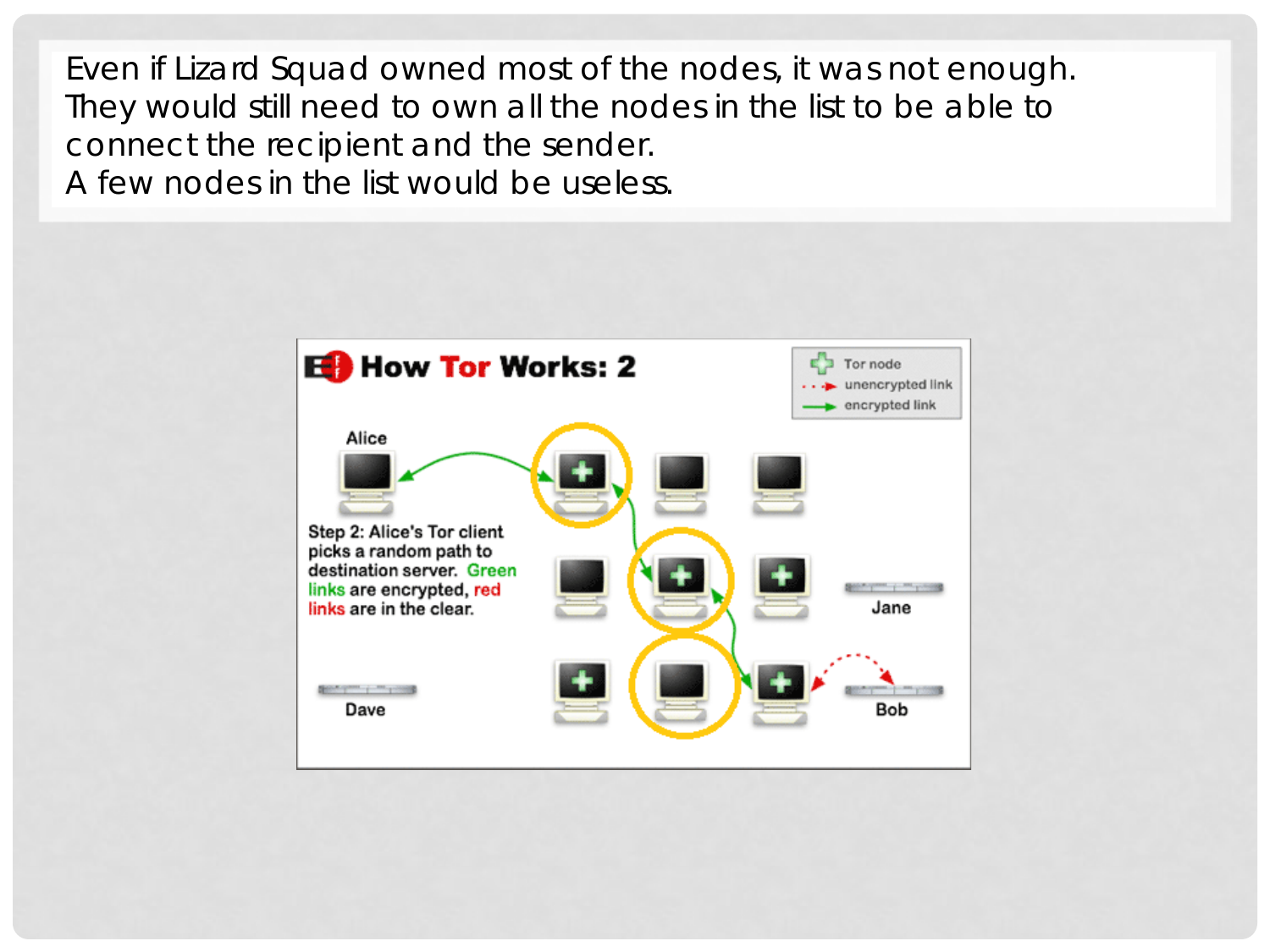Had they been lucky enough that all the chosen nodes were owned by the Lizard Squad, then anonymity would have been endangered.

The odds of that occurring, however, was near impossible, since the amount of Lizard Squad nodes accounted for less then 1% of all the nodes.

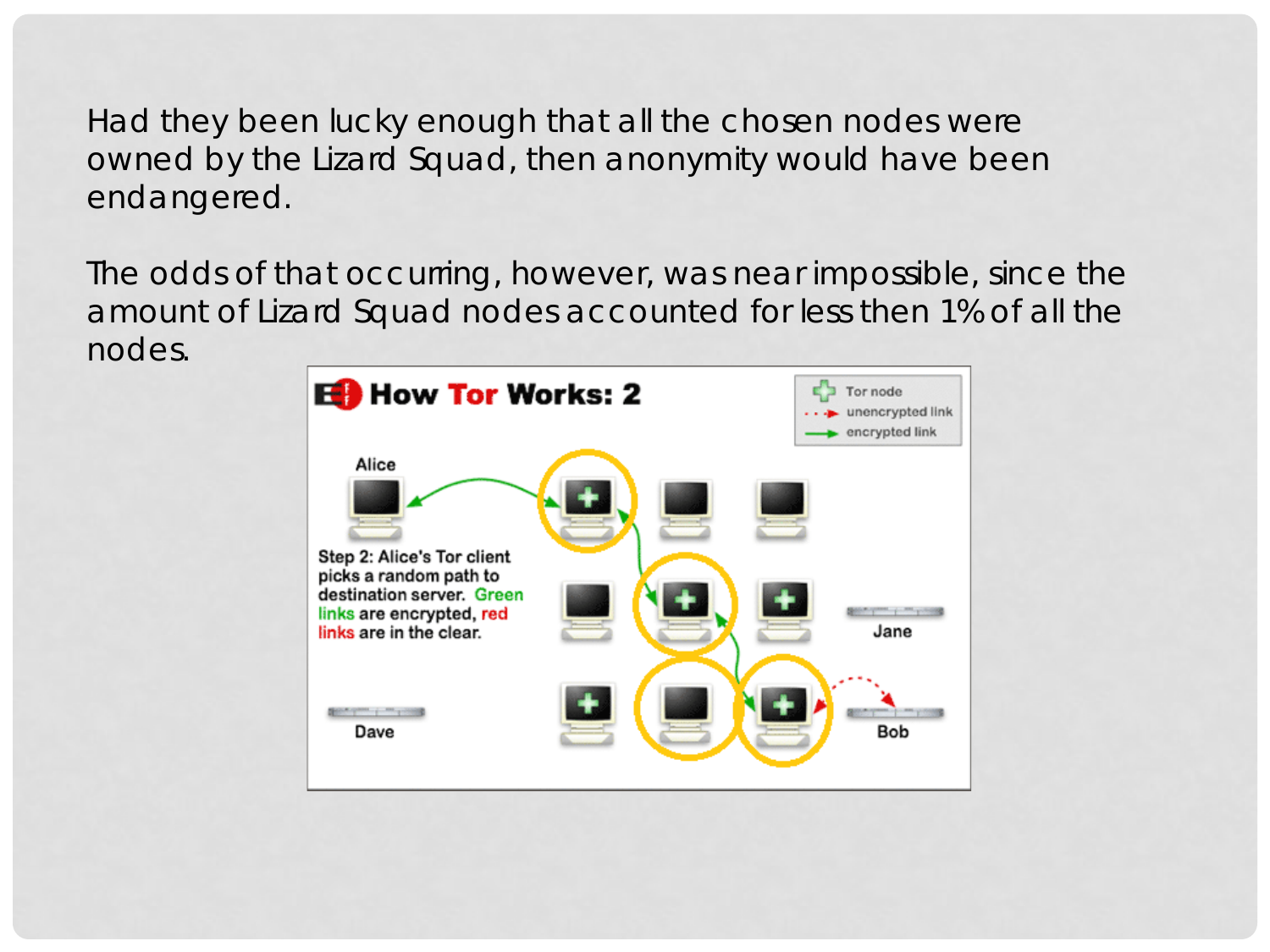- It would only pose a threat if they had managed to get a HUGE amount of nodes, so their nodes would add up to more than half of the nodes in the network.
- Then, the probability of the random list including all Lizard Squad nodes would be much greater, thus increasing bandwidth allowance
- And so their relays would eventually obtain consensus from the rest of the network.

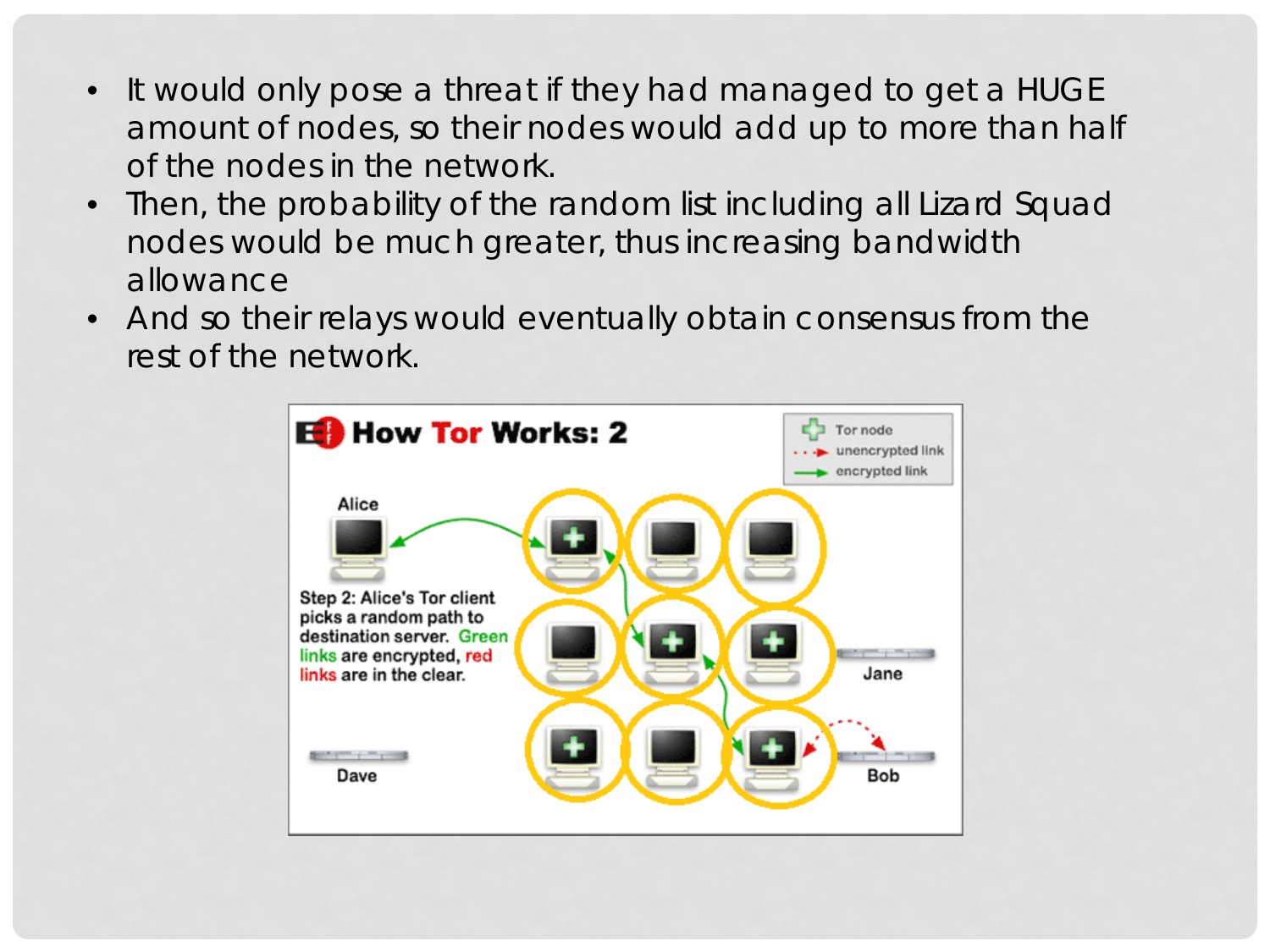## WHAT TOR DID

- Detected the added nodes
- Removed the nodes from the system
- And this could have been time consuming had the number of the nodes been high, which would have put the anonymity of Tor at risk in the meantime

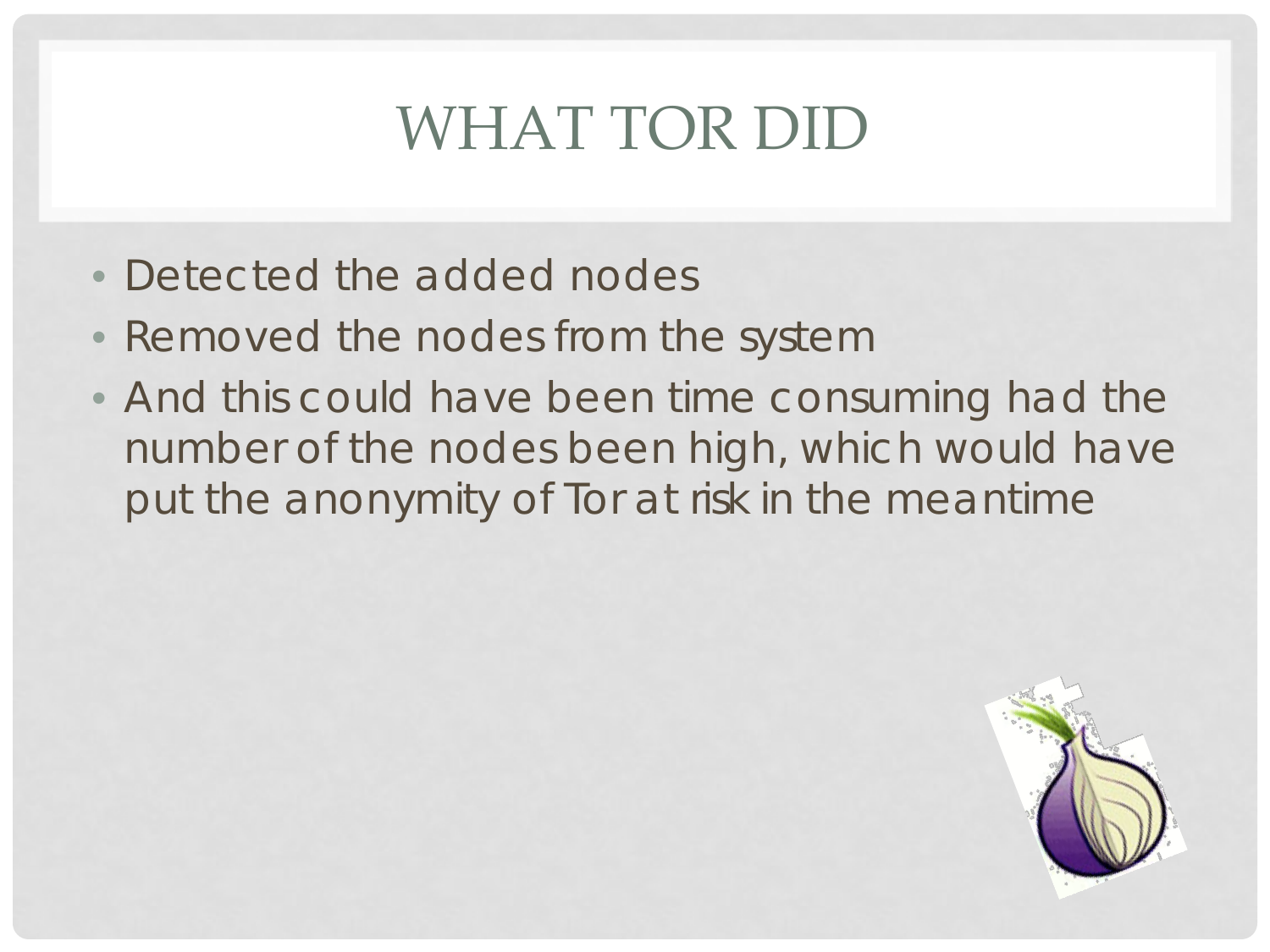#### Not much of a threat!



• "*This looks like a regular attempt at a Sybil attack: the attackers have signed up many new relays in hopes of becoming a large fraction of the network. But even though they are running thousands of new relays, their relays currently make up less than 1% of the Tor network by capacity. We are working now to remove these relays from the network before they become a threat, and we don't expect any anonymity or performance effects based on what we've seen so far.* "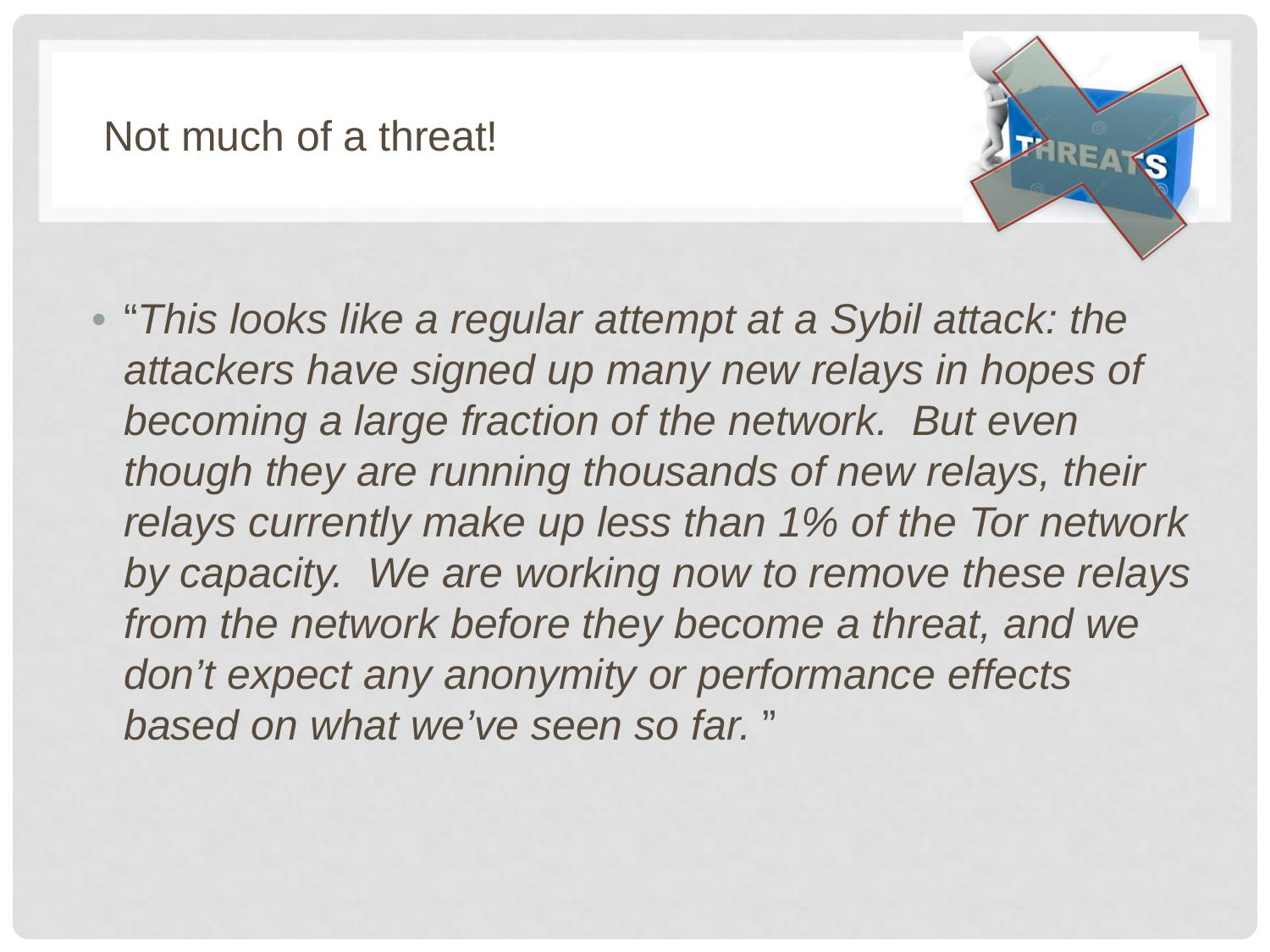#### ENCRYPTED CHAT INTERVIEW WITH WASHINGTON POST

- They explained that the group had control of half of the overall Tor network nodes.
- But they also acknowledged that only a very small amount of traffic was being routed through these nodes.
- The aim was to point out the structural flaws in the network.
- All the new relays had the same name so it was easily identifiable.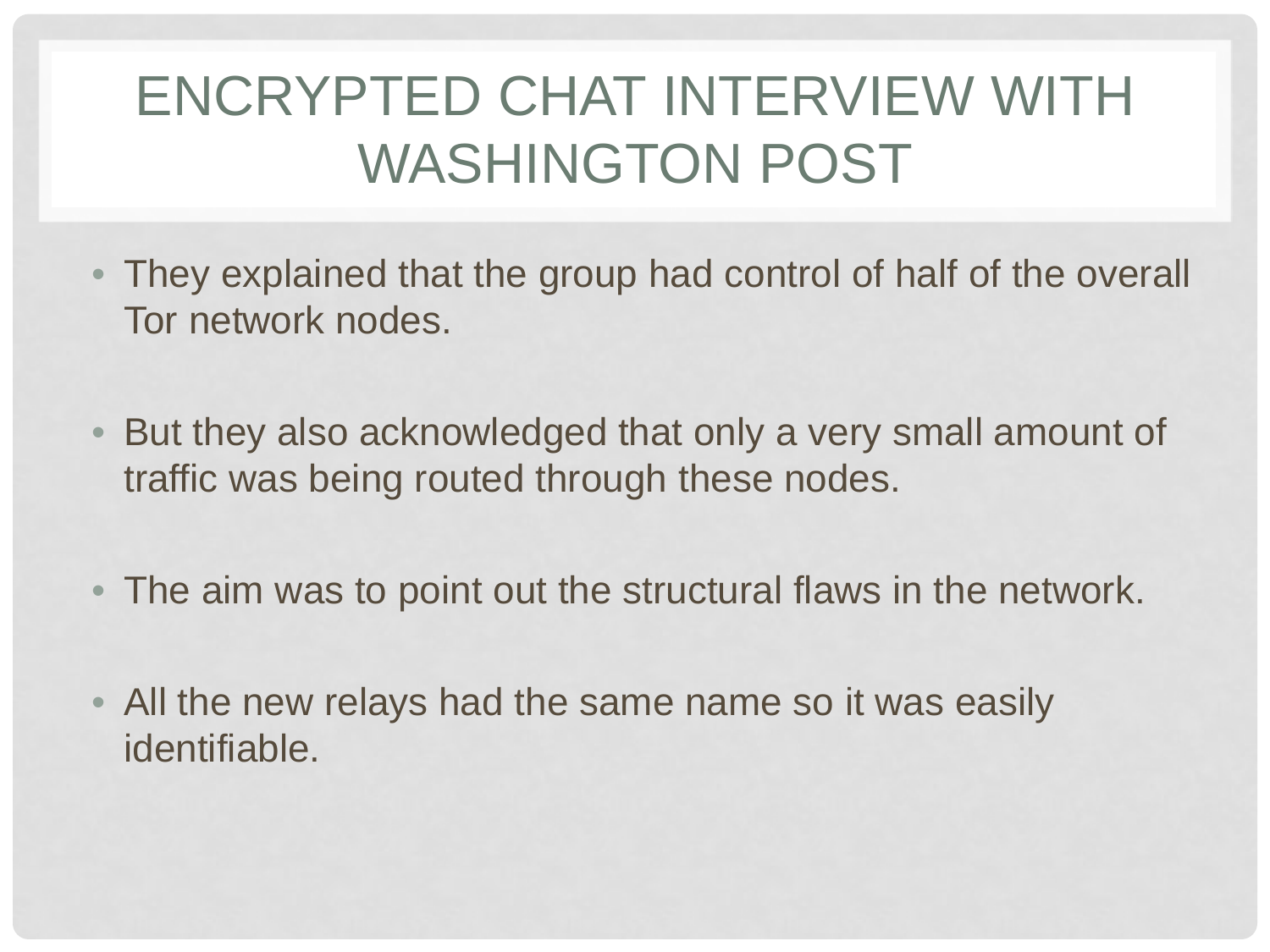- There might have been ways to do this sneakily.
- Tor Project was anticipating the attack, and so had been watching out.
- Maybe one of the reasons why Lizard Squad didn't go very far with its attack on Tor was because it had been rather public.

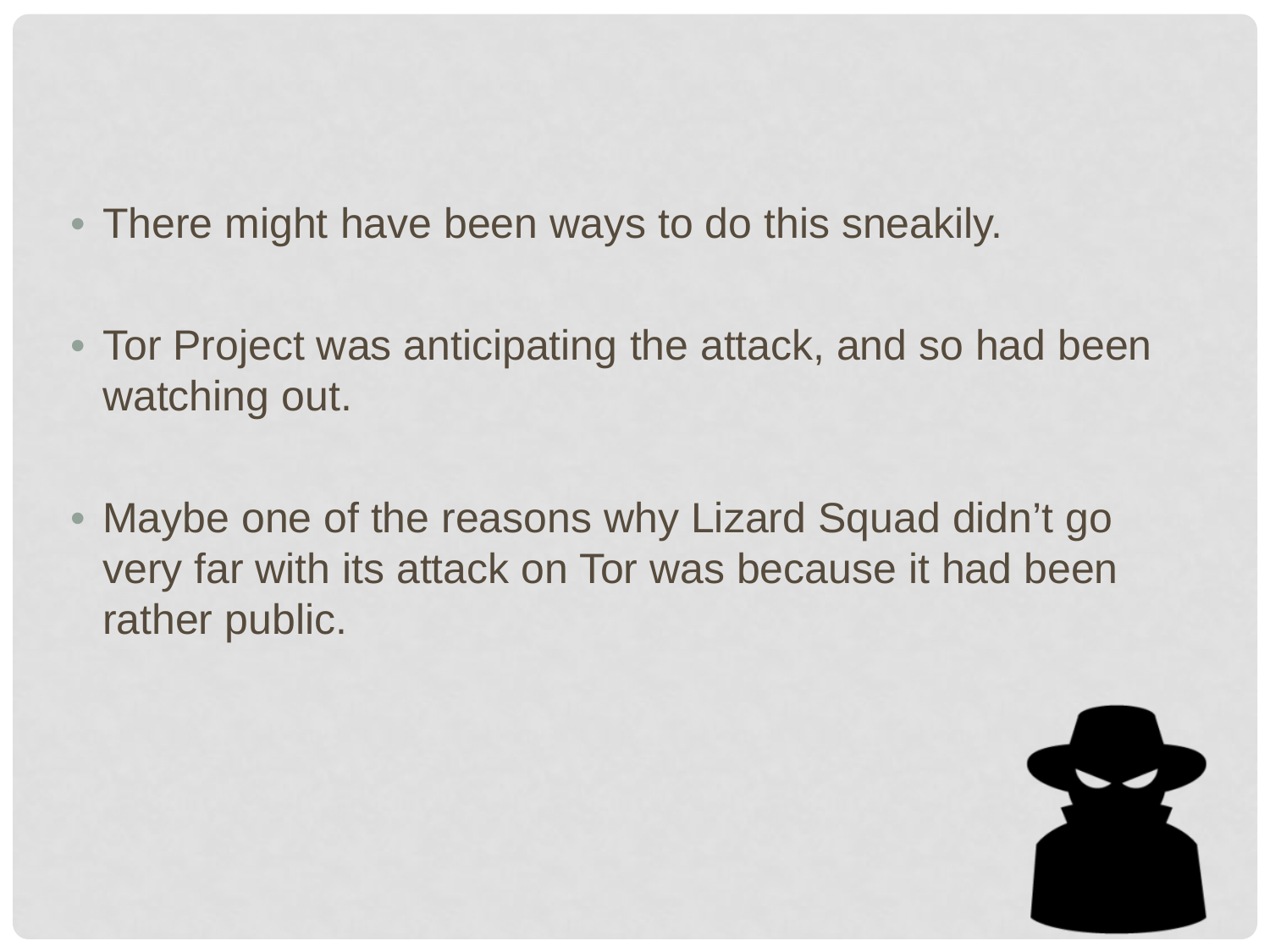• Lizard Squad reveals that the network is also used maliciously.

| Liz Jong Un<br><b>@LizardMafia</b>               | <b>Follow</b> |
|--------------------------------------------------|---------------|
| Only hackers, miscreants and pedophiles use Tor. |               |
| 3:24 PM - 26 Dec 2014                            |               |
| <b>195 RETWEETS 408 FAVORITES</b>                | もほま           |

• This tweet rises suspicions and could encourage more people to try and attack the network to expose those wrongdoers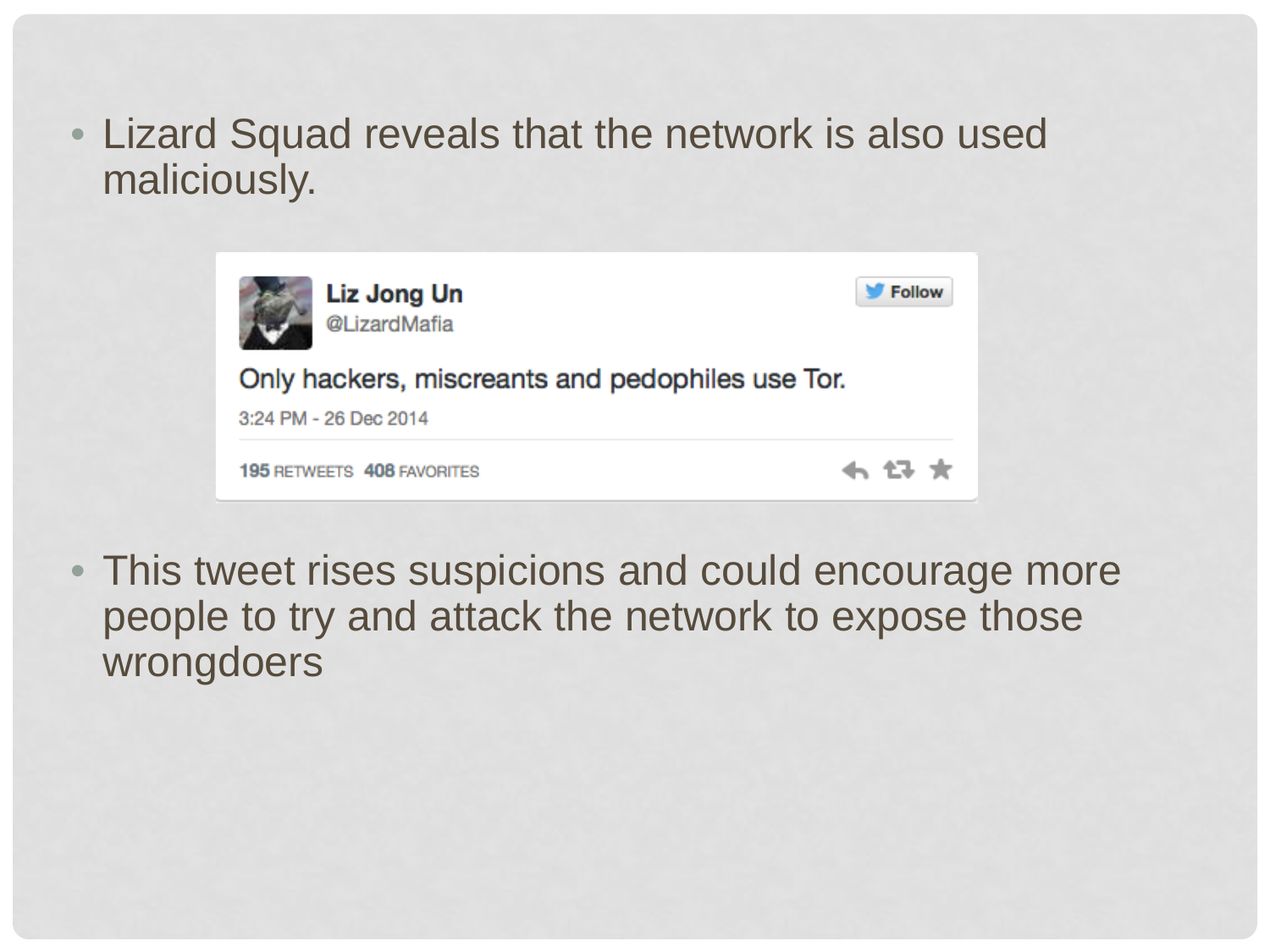- Some believe that this attack will force the developers to strengthen the network to avoid any possible eavesdropping.
- Anonymous, an activist group of hackers supporting freedom from censorship on the Internet were outraged.
- Soon after Lizard Squad had publicly announced its intentions, Anonymous demanded that they stop.

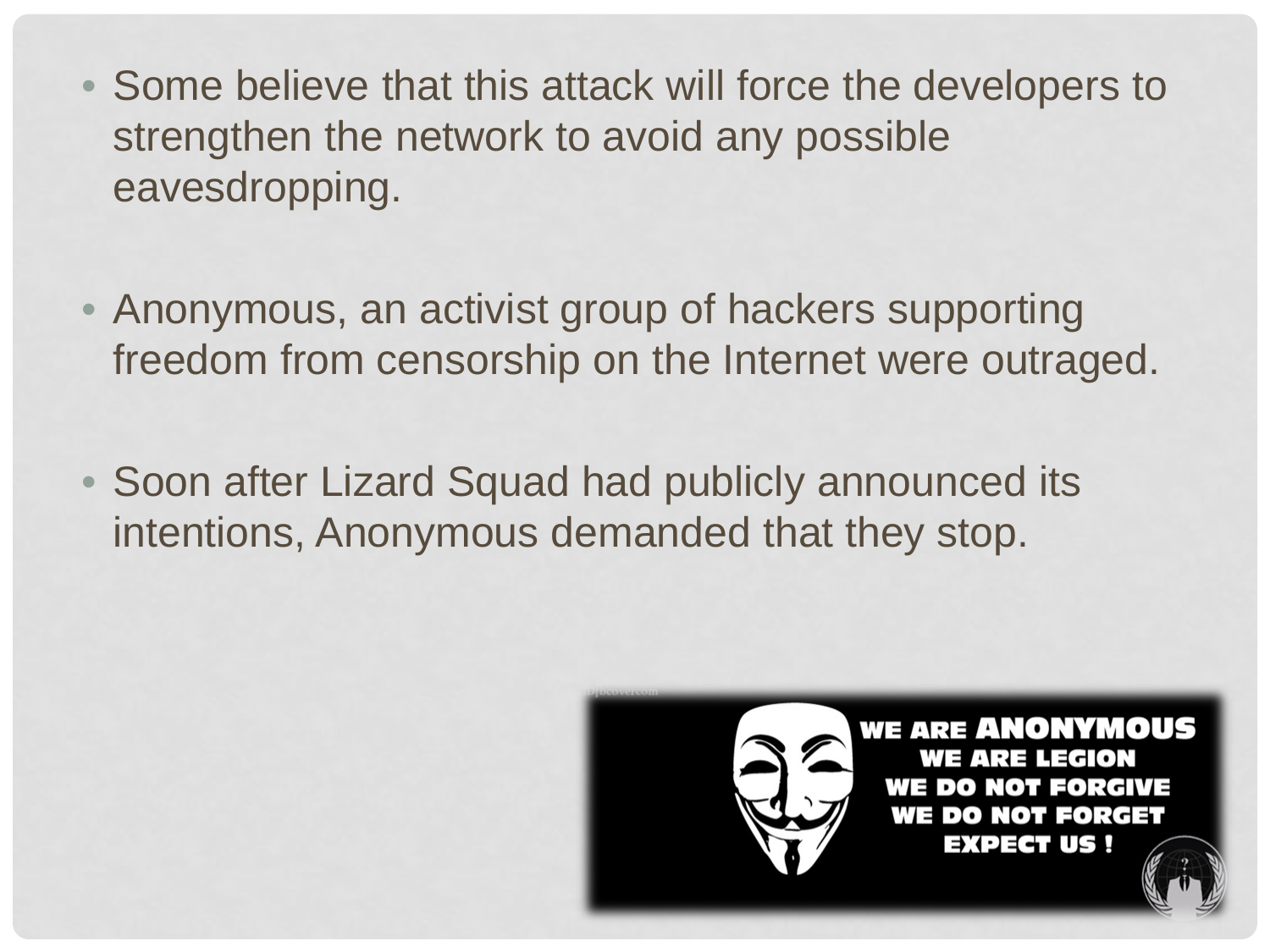

**Example 1** 

Hey @LizardMafia don't fuck with the Tor network. People need that service because of corrupt governments. Stand the fuck down.



#### But their response was

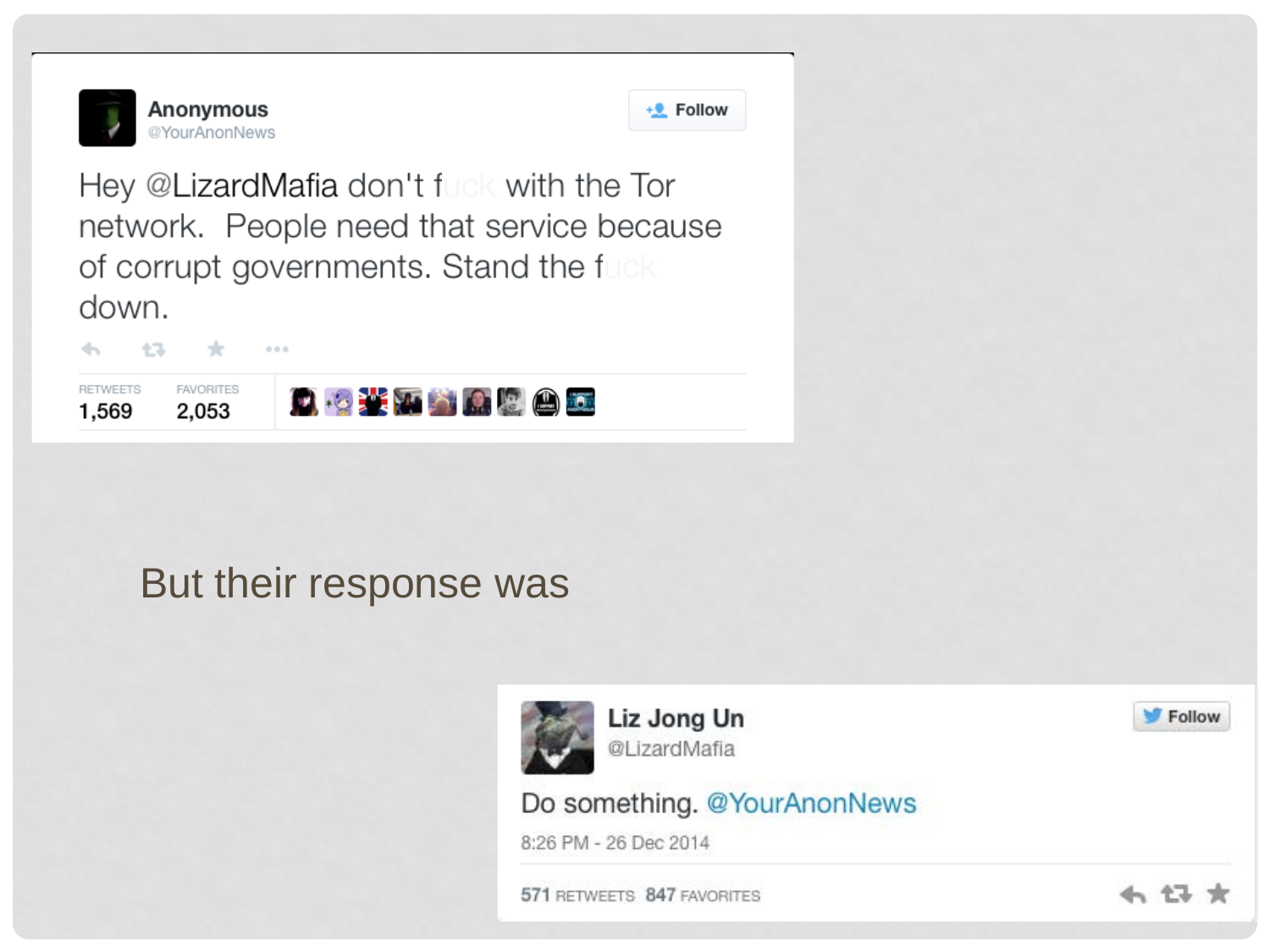#### And so they did!





Time to tame these Lizards? #Lulz #OpLizardSquad #LizardSquad #Anonymous @YourAnonNews @YourAnonGlobal

et & Anonymous , Anonymous Press, Anonymous and 4 others



6:13 PM - 26 Dec 2014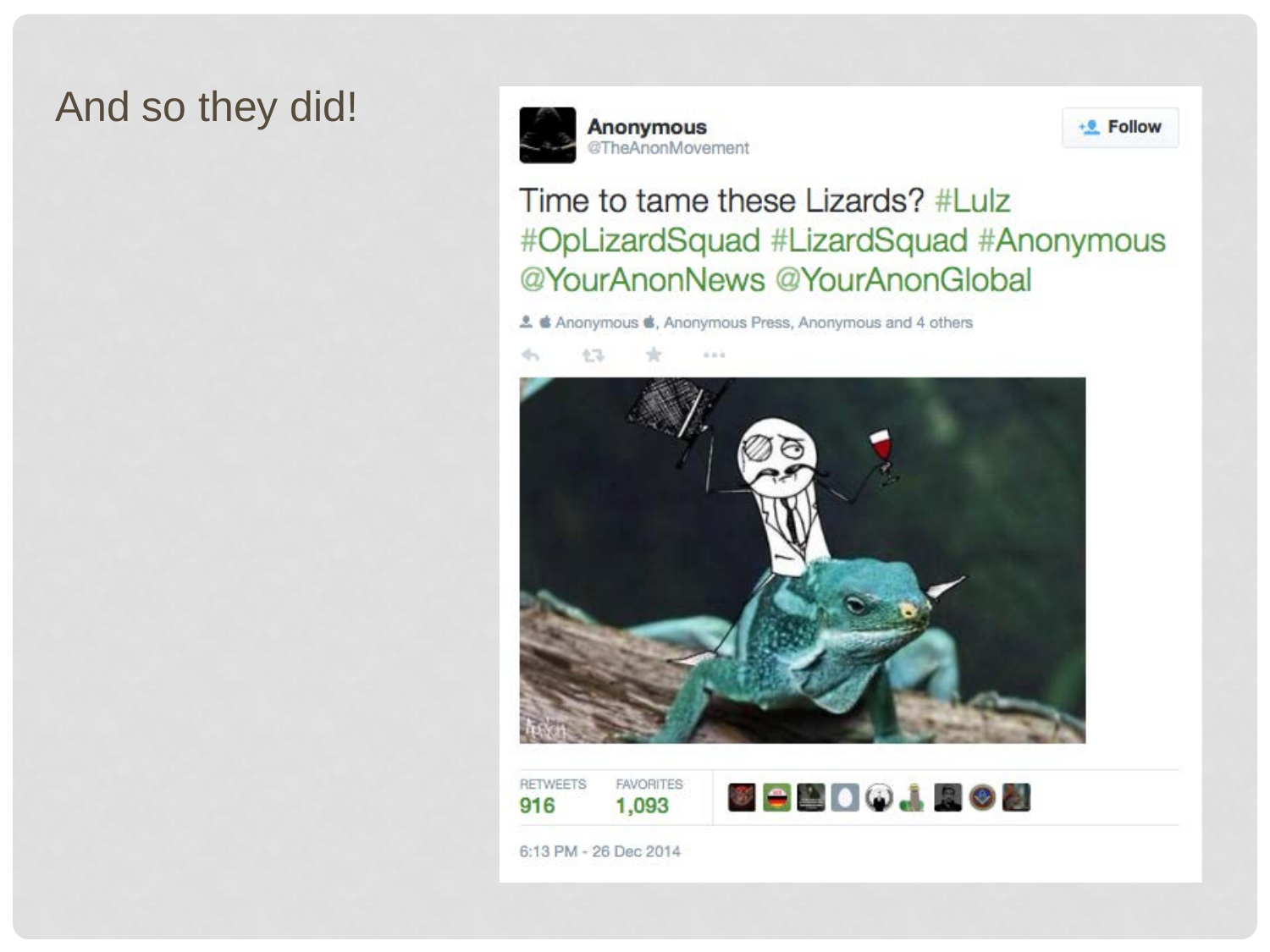- They tracked down members
- Later they tweeted a screenshot of an alleged conversation with a lizard member
- Joining forces with another group, they released personal details about that member of the Lizard Squad.
- Despite having been doxed by the two groups, it seems that Lizard Squad is not ready to disappear yet.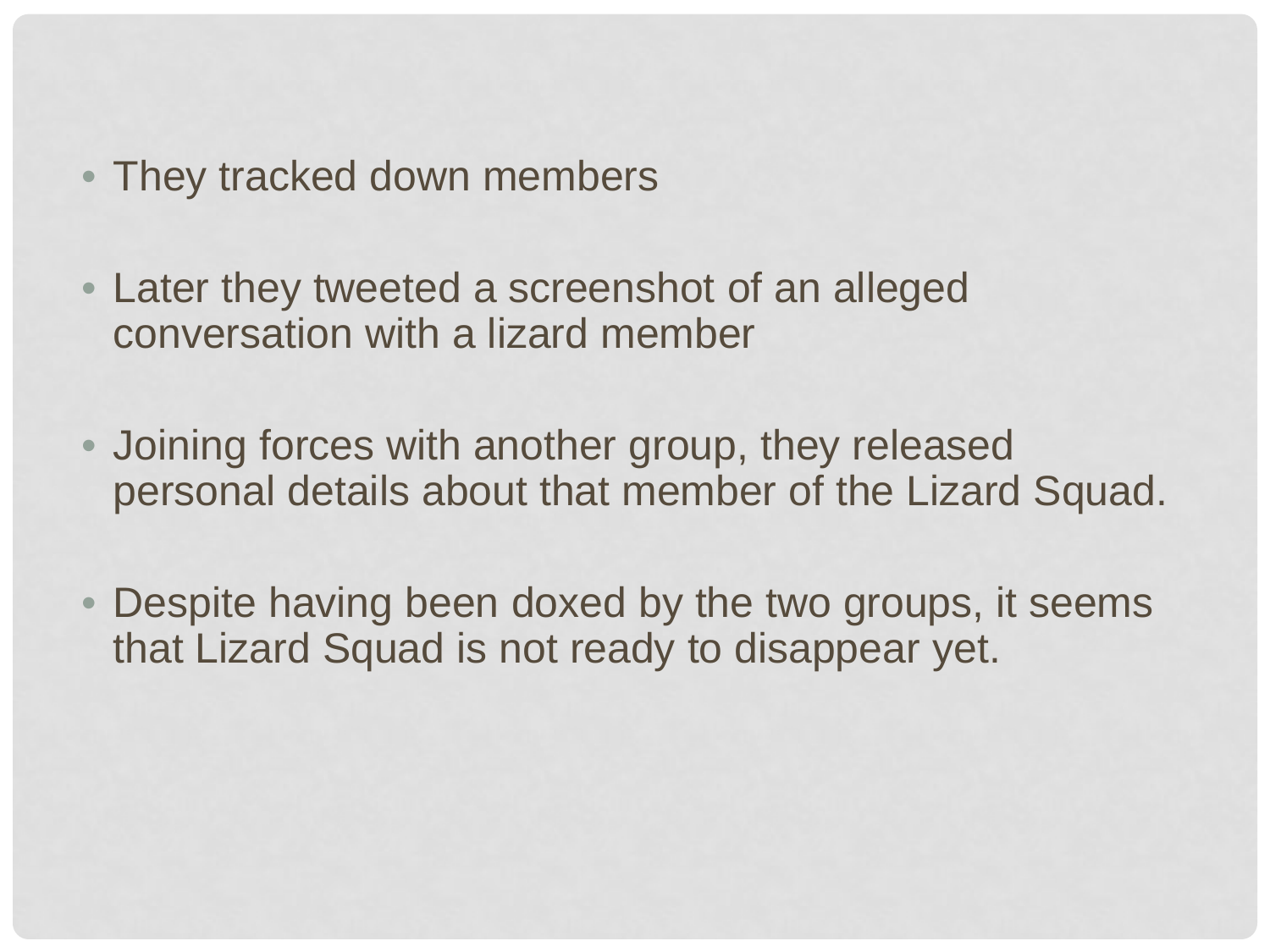The lizards may not be attacking Tor anymore, but this wasn't the only attempt to attack the network, and it certainly won't be the last!

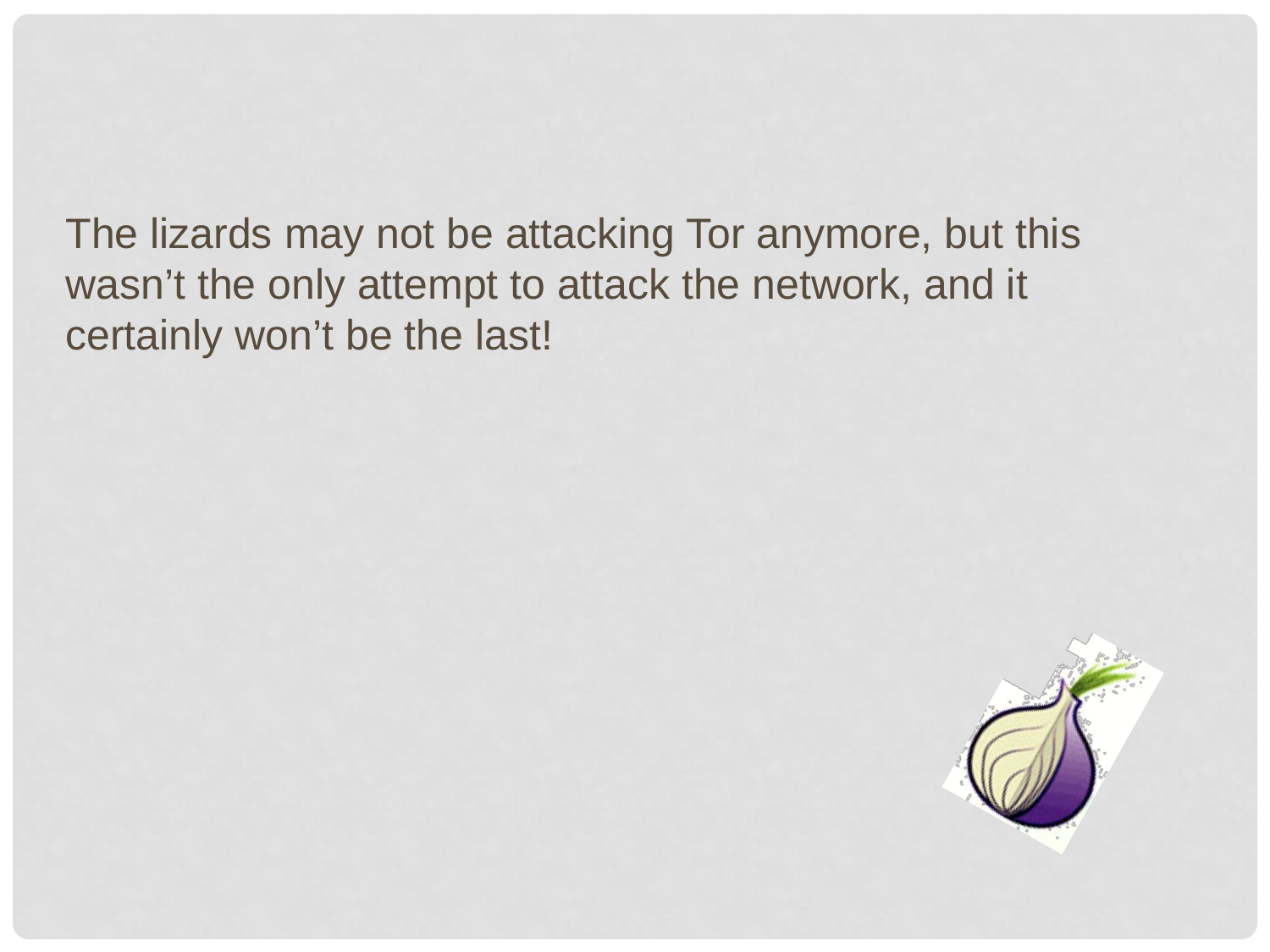## QUESTIONS:

#### How does Tor keep anonymity?

Data packets on the Tor network take a random pathway through several encrypted relays from the client to destination sever.

#### Why was Lizard's attempt unsuccessful?

Lizard's relays only made up1% of the network, which is not enough to get consensus from the rest of the network. This does not affect anonymity.

#### How did they handle the attack?

They had been monitoring the network and once they noticed the new relays, they got started on effectively removing them.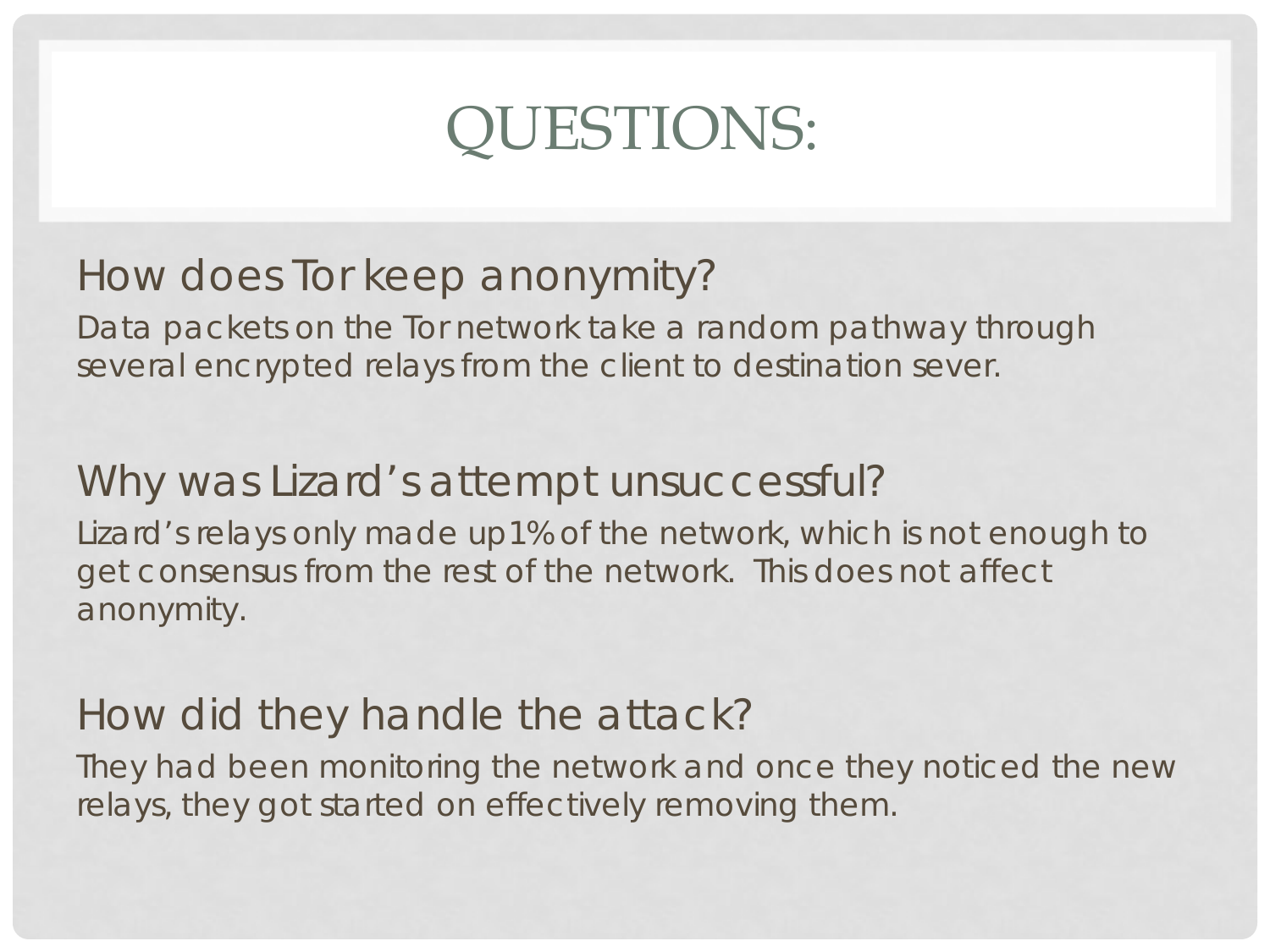# THANK YOU